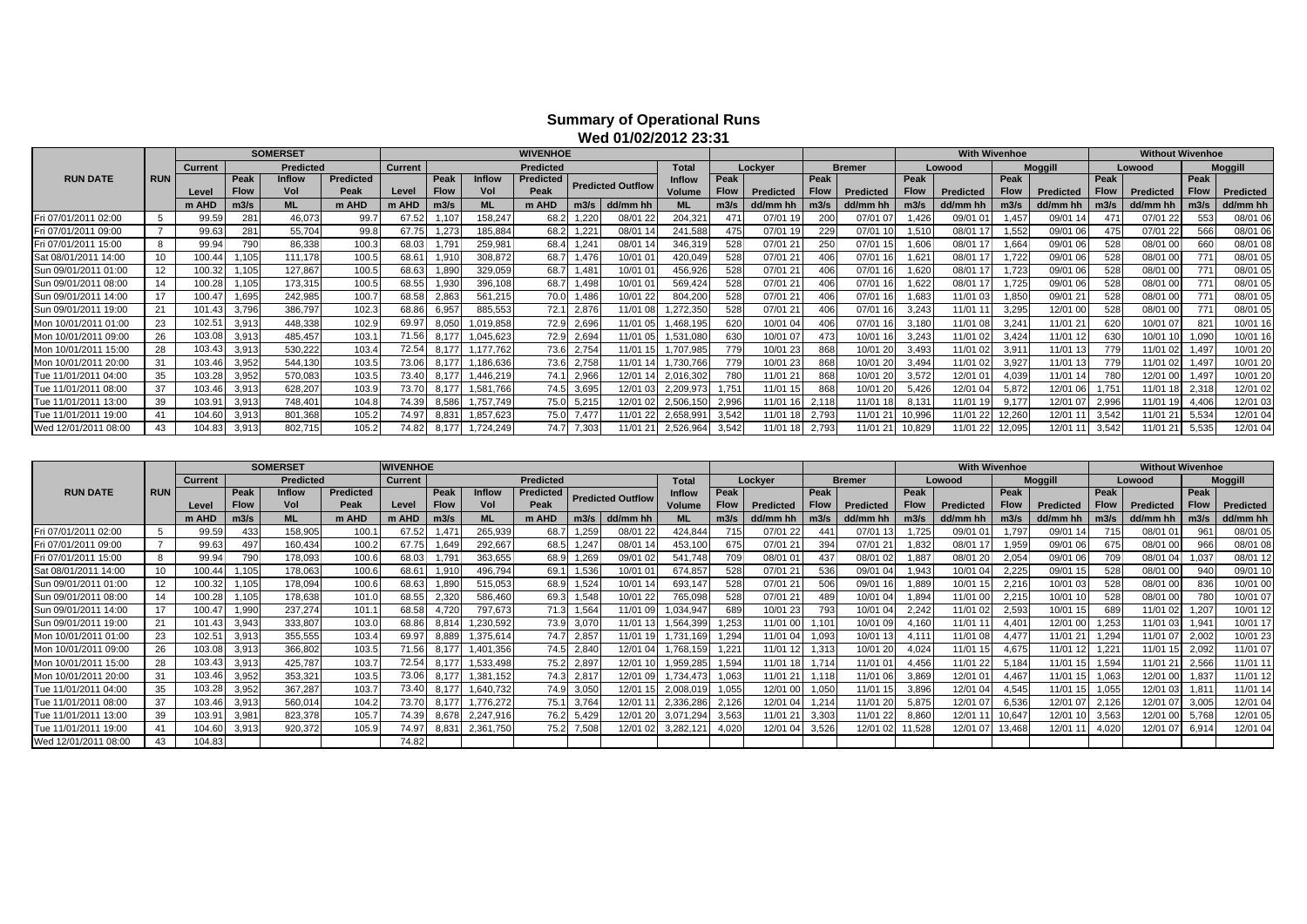## **Summary of Operational Runs Wed 01/02/2012 23:31 Without forecast rainfall**

|                      |             |         | <b>SOMERSET</b> |                  |           |         |       |           | <b>WIVENHOE</b> |                          |          |              |             |           |               |           |             | <b>With Wivenhoe</b> |             |           |       |           | <b>Without Wivenhoe</b> |           |
|----------------------|-------------|---------|-----------------|------------------|-----------|---------|-------|-----------|-----------------|--------------------------|----------|--------------|-------------|-----------|---------------|-----------|-------------|----------------------|-------------|-----------|-------|-----------|-------------------------|-----------|
|                      |             | Current |                 | <b>Predicted</b> |           | Current |       |           | Predicted       |                          |          | <b>Total</b> |             | Lockver   | <b>Bremer</b> |           |             | Lowood               |             | Moggill   |       | Lowood    | <b>Moggill</b>          |           |
| <b>RUN DATE</b>      | <b>IRUN</b> |         | Peak            | Inflow           | Predicted |         | Peak  | Inflow    | Predicted       | <b>Predicted Outflow</b> |          | Inflow       | Peak        |           | Peak          |           | Peak        |                      | Peak        |           | Peak  |           | Peak                    |           |
|                      |             | Level   | <b>Flow</b>     | <b>Vol</b>       | Peak      | Level   | Flow  | Vol       | Peak            |                          |          | Volume       | <b>Flow</b> | Predicted | <b>Flow</b>   | Predicted | <b>Flow</b> | Predicted            | <b>Flow</b> | Predicted | Flow  | Predicted | <b>Flow</b>             | Predicted |
|                      |             | m AHD   | m3/s            |                  | m AHD     | m AHD   | m3/s  |           | m AHD           | m3/s                     | dd/mm hh | MI.          | m3/s        | dd/mm l   | m3/s          | dd/mm h   | m3/s        | dd/mm hh             | m3/s        | dd/mm hh  | m3/s  | dd/mm hh  | m3/                     | dd/mm hh  |
| Fri 07/01/2011 02:00 |             | 99.59   | 280             | 46.00            | 99.       | 67.52   | 1.11  | 158,000   | 68.2            | .220                     | 08/01    | 204,000      |             | 07/01     |               | 07/01 07  | 1.43        | 09/01 0              | .460        | 09/01 1   | 470   | 07/01 22  | 550                     | 08/01 0   |
| Fri 07/01/2011 09:00 |             | 99.63   | 280             | 56.00            | 99.8      | 67.75   | 1.27  | 186.000   | 68.2            | 1.220                    | 08/01    | 242,000      |             | 07/01 1   | 230           | 07/01     | 1,51        | 08/01 17             | 1.550       | 09/01 06  | 470   | 07/01 22  | 570                     | 08/01 06  |
| Fri 07/01/2011 15:00 |             | 99.94   | 790             | 86.00            | 100.3     | 68.03   | 1.790 | 260.000   | 68.4            | 1.240                    | 08/01 1  | 346,000      | 530         | 07/01 21  | 250           | 07/01     | 1.61        | 08/01 17             | 1.660       | 09/01 06  | 530   | 08/01 00  | 660                     | 08/01 08  |
| Sat 08/01/2011 14:00 |             | 100.44  | 1.110           | 111,000          | 100.5     | 68.61   | 1.910 | 309,000   | 68.7            | 1.480                    | 10/01 0  | 420.000      | 530         | 07/01 21  |               | 07/01     | 1.620       | 08/01 17             | 1.720       | 09/01 06  | 530   | 08/01 00  | 770                     | 08/01 05  |
| Sun 09/01/2011 01:00 |             | 100.32  | 1.110           | 128.00           | 100.5     | 68.63   | 1.890 | 329,000   | 68.7            | 1.480                    | 10/01 C  | 457.000      | 530         | 07/01 21  | 41            | 07/01     | 1.620       | 08/01 17             | 1.720       | 09/01 06  | 530   | 08/01 00  | 770                     | 08/01 05  |
| Sun 09/01/2011 08:00 |             | 100.28  | 1.110           | 173.00           | 100.      | 68.55   | 1.930 | 396,000   | 68.7            | 1.500                    | 10/01 0  | 569,000      |             | 07/01 21  |               | 07/01     | 1.62        | 08/01 17             | 1.720       | 09/01 06  | 530   | 08/01 00  | 770                     | 08/01 05  |
| Sun 09/01/2011 14:00 |             | 100.47  | 1.700           | 243.00           | 100.3     | 68.58   | 2.860 | 561,000   | 70.0            | .490                     | 10/01 22 | 804.000      |             | 07/01 21  |               | 07/01     | 1.68        | 11/01 03             | 1.85        | 09/01 21  | 530   | 08/01 00  | 770                     | 08/01 05  |
| Sun 09/01/2011 19:00 |             | 101.43  | 3,800           | 387.00           | 102.3     | 68.86   | 6.96  | 886,000   | 72.1            | 2,880                    | 11/01 0  | .272.000     |             | 07/01 21  |               | 07/01     | 3.240       | 11/01 11             | 3.30        | 12/01 00  | 530   | 08/01 00  | 770                     | 08/01 05  |
| Mon 10/01/2011 01:00 | 23          | 102.5   | 3.910           | 448.00           | 102.5     | 69.97   | 8.050 | .020.000  | 72.9            | 2.700                    | 11/01    | 468,000      | 620         | 10/010    |               | 07/01     | 3.18        | 11/01 08             | 3.24        | 1/01 21   | 620   | 10/01 07  | 820                     | 10/01 16  |
| Mon 10/01/2011 09:00 |             | 103.08  | 3.910           | 485.00           | 103.7     | 71.56   | 8.180 | .046.000  | 72.9            | 2.690                    | 11/01    | .531.000     | 630         | 10/01 07  | 470           | 10/01     | 3.240       | 11/01 02             | 3.420       | 1/01 12   | 630   | 10/01 10  | .090                    | 10/01 16  |
| Mon 10/01/2011 15:00 |             | 103.43  | 3.910           | 530.00           | 103.4     | 72.54   | 8.180 | .178.000  | 73.6            | 2.750                    | 11/01 1  | .708.000     | 780         | 10/01 23  | <b>870</b>    | 10/01 20  | 3.490       | 11/01 02             | 3.91        | 11/01 13  | 780   | 11/01 02  | .500                    | 10/01 20  |
| Mon 10/01/2011 20:00 |             | 103.46  | 3,950           | 544.00           | 103.5     | 73.06   | 8,180 | 187,000   | 73.6            | 2.760                    | 11/01    | .731.000     | 780         | 10/01 23  | 870           | 10/01 20  | 3.490       | 11/01 02             | 3.93        | 11/01 13  | 780   | 11/01 02  | .500                    | 10/01 20  |
| Tue 11/01/2011 04:00 | 35          | 103.28  | 3,950           | 570,000          | 103.5     | 73.40   | 8.180 | .446.000  | 741             | 2.970                    | 12/01    | 2.016.000    | 780         | 11/01 21  | 870           | 10/01 20  | 3.570       | 12/01 01             | 4.040       | 11/01 14  | 780   | 12/01 00  | 1.500                   | 10/01 20  |
| Tue 11/01/2011 08:00 |             | 103.46  | 3.910           | 628.00           | 103.9     | 73.70   | 8,180 | 1.582.000 | 74.5            | 3.700                    | 12/01    | 2.210.000    | 1.750       | 11/01 15  | <b>870</b>    | 10/01 20  | 5.43        | 12/01 04             | 5.87        | 12/01 06  | 1.750 | 11/01 18  | 2.320                   | 12/01 02  |
| Tue 11/01/2011 13:00 | 39          | 103.91  | 3.910           | 748.00           | 104.8     | 74.39   | 8,590 | .758.000  | 75.0            | 5.220                    | 12/01    | 2,506,000    | 3,000       | 11/01 16  | 2.12          | 11/01 18  | 8.130       | 11/01 19             | 9.18        | 2/01 07   | 3,000 | 11/01 19  | 4.41                    | 12/01 03  |
| Tue 11/01/2011 19:00 |             | 104.60  | 3.910           | 801.00           | 105.2     | 74.97   | 8.830 | 1.858.000 | 75.0            | 7,480                    | 11/01    | 2.659.000    | 3.540       | 11/01 18  | 2.790         | 11/01 2   | 11,000      | 11/01 22             | 12.26       | 12/01 1   | 3,540 | 11/01 21  | 5.530                   | 12/01 04  |
| Wed 12/01/2011 08:00 |             | 104.83  | 3.910           | 803,00           | 105.2     | 74.82   | 8.180 | .724.000  | 74.7            | 7.300                    |          | 2.527.000    | 3.540       | 11/01 18  | 2.790         | 11/01 21  | 10.830      | 11/01 22             | 12.090      | 12/01 11  | 3,540 | 11/01 21  | 5.530                   | 12/01 04  |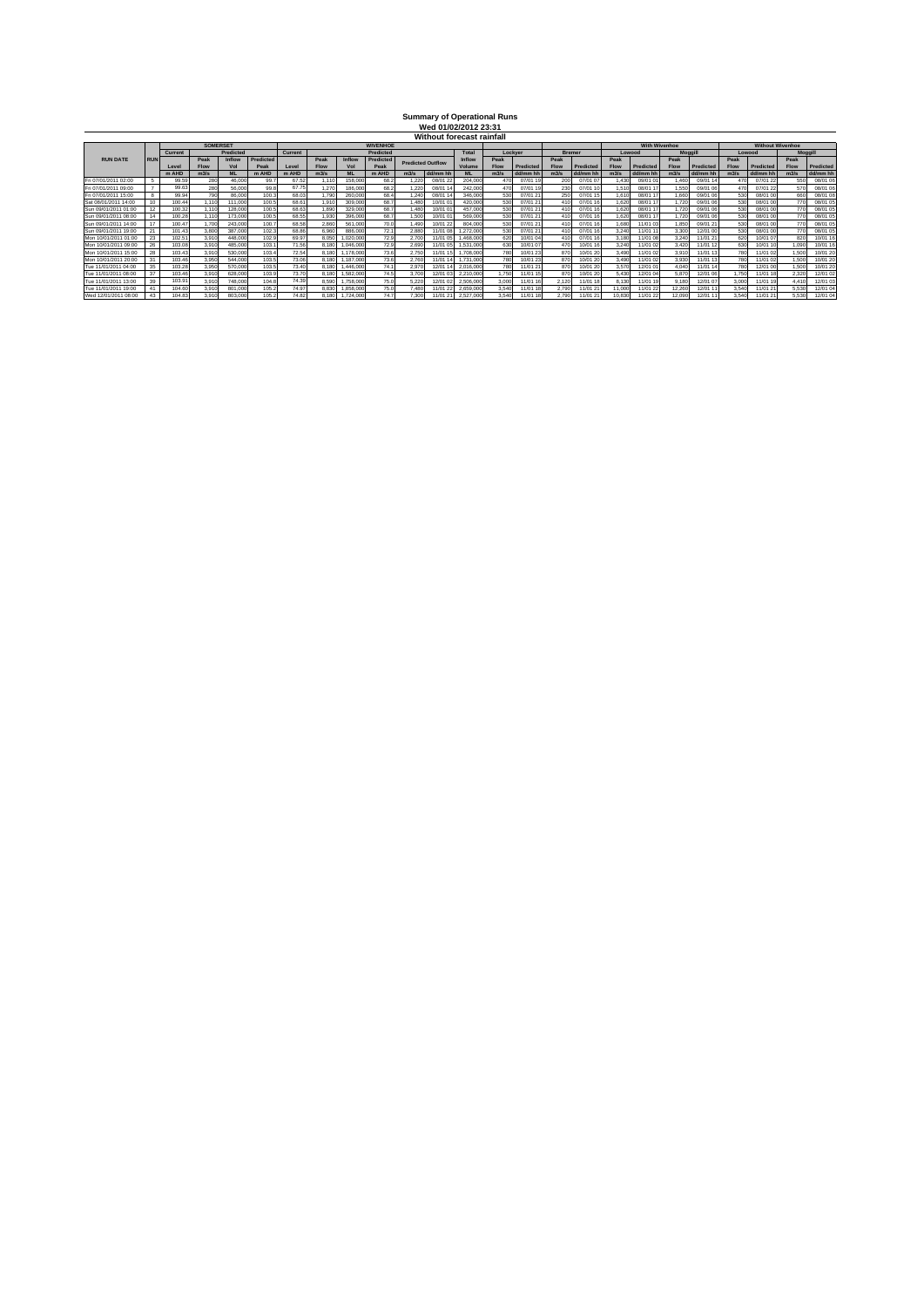|                      |            |                      |                 |         |           |                 |       |                  |           |                          |          | With forecast rainfall |             |           |               |           |             |                      |                |           |             |                         |                |           |
|----------------------|------------|----------------------|-----------------|---------|-----------|-----------------|-------|------------------|-----------|--------------------------|----------|------------------------|-------------|-----------|---------------|-----------|-------------|----------------------|----------------|-----------|-------------|-------------------------|----------------|-----------|
|                      |            |                      | <b>SOMERSET</b> |         |           | <b>WIVENHOE</b> |       |                  |           |                          |          |                        |             |           |               |           |             | <b>With Wivenhoe</b> |                |           |             | <b>Without Wivenhoe</b> |                |           |
|                      |            | Predicted<br>Current |                 |         | Current   |                 |       | <b>Predicted</b> |           |                          | Total    |                        | Lockver     |           | <b>Bremer</b> | Lowood    |             |                      | <b>Moggill</b> | Lowood    |             |                         | <b>Moggill</b> |           |
| <b>RUN DATE</b>      | <b>RUN</b> |                      | Peak            | Inflow  | Predicted |                 | Peak  | Inflow           | Predicted | <b>Predicted Outflow</b> |          | Inflow                 | Peak        |           | Peak          |           | Peak        |                      | Peak           |           | Peak        |                         | Peak           |           |
|                      |            | Level                | <b>Flow</b>     | Vol     | Peak      | Level           | Flow  | Vol              | Peak      |                          |          | Volume                 | <b>Flow</b> | Predicted | <b>Flow</b>   | Predicted | <b>Flow</b> | Predicted            | <b>Flow</b>    | Predicted | <b>Flow</b> | Predicted               | <b>Flow</b>    | Predicted |
|                      |            | m AHD                | m3/s            | MI.     | m AHD     | m AHD           | m3/s  | MI               | m AHD     | m3/s                     | dd/mm hh | MI.                    | m3/s        | dd/mm hh  | m3/s          | dd/mm hh  | m3/s        | dd/mm hh             | m3/s           | dd/mm hh  | m3/s        | dd/mm hh                | m3/s           | dd/mm hh  |
| Fri 07/01/2011 02:00 |            | 99.59                | 430             | 159,000 | 100.      | 67.52           | 1.47  | 266,000          | 68.7      | 1.260                    | 08/01 22 | 425,000                | 720         | 07/01 22  |               | 07/01 13  | 1.720       | 09/01 0              | 1.800          | 09/01 14  | 720         | 08/01 01                | 960            | 08/01 05  |
| Fri 07/01/2011 09:00 |            | 99.63                | 500             | 160.000 | 100.2     | 67.75           | 1.650 | 293,000          | 68.5      | 1.250                    | 08/01 14 | 453.000                | 670         | 07/01 21  | 390           | 07/01 21  | 1.830       | 08/01 17             | 1.960          | 09/01 06  | 670         | 08/01 00                | 970            | 08/01 08  |
| Fri 07/01/2011 15:00 |            | 99.94                | 790             | 178,000 | 100.6     | 68.03           | 1.790 | 364,000          | 68.9      | 1.270                    | 09/01 02 | 542.000                | 710         | 08/01 01  | 440           | 08/01 02  | 1.890       | 08/01 20             | 2.050          | 09/01 06  | 710         | 08/01 04                | 1.040          | 08/01 12  |
| Sat 08/01/2011 14:00 |            | 100.44               | 1.110           | 178,000 | 100.6     | 68.6            | 1.91  | 497.000          | 69.       | 1,540                    | 10/01 01 | 675,000                | 530         | 07/01 21  | 540           | 09/01 04  | 1.940       | 10/01 04             | 2.220          | 09/01 15  | 530         | 08/01 00                | 940            | 09/01 10  |
| Sun 09/01/2011 01:00 | 12         | 100.32               | 1.110           | 178,000 | 100.6     | 68.63           | 1.890 | 515,000          | 68.9      | 1.520                    | 10/01 14 | 693,000                | 530         | 07/01 21  | 510           | 09/01 16  | 1.890       | 10/01 15             | 2.220          | 10/01 03  | 530         | 08/01 00                | 840            | 10/01 00  |
| Sun 09/01/2011 08:00 |            | 100.28               | 1.110           | 179,000 | 101.0     | 68.55           | 2.320 | 586,000          | 69.3      | 1.550                    | 10/01 22 | 765,000                | 530         | 07/01 21  | 490           | 10/01 04  | 1,890       | 11/01 00             | 2.21           | 10/01 10  | 530         | 08/01 00                | 780            | 10/01 07  |
| Sun 09/01/2011 14:00 |            | 100.47               | 1,990           | 237,000 | 101.      | 68.58           | 4.720 | 798,000          | 71.3      | 1,560                    | 11/01 09 | 1.035.000              | 690         | 0/01 23   | 790           | 10/01 04  | 2.240       | 11/01 02             | 2.590          | 10/01 15  | 690         | 11/01 02                | 1.210          | 10/01 12  |
| Sun 09/01/2011 19:00 | 21         | 101.43               | 3,940           | 334.000 | 103.0     | 68.86           | 8.81  | 1.231.000        | 73.9      | 3.070                    | 11/01 13 | 1.564.000              | 1.250       | 11/01 00  | 1.100         | 10/01 09  | 4.160       | 11/01 11             | 4,400          | 12/01 00  | 1.250       | 11/01 03                | 1.940          | 10/01 17  |
| Mon 10/01/2011 01:00 | 23         | 102.51               | 3.910           | 356,000 | 103.4     | 69.97           | 8,890 | .376,000         | 74.7      | 2.860                    | 11/01 19 | 1.731.000              | 1.290       | 11/01 04  | 1.090         | 10/01 13  | 4.110       | 11/01 08             | 4.480          | 1/01 21   | 1.290       | 11/01 07                | 2.000          | 10/01 23  |
| Mon 10/01/2011 09:00 | 26         | 103.08               | 3.910           | 367,000 | 103.5     | 71.56           | 8.180 | 1.401.000        | 74.5      | 2,840                    | 12/01 04 | 1.768.000              | 1.220       | 11/01 12  | 1.310         | 10/01 20  | 4.020       | 11/01 15             | 4,680          | 11/01 12  | 1.220       | 11/01 15                | 2.090          | 11/01 07  |
| Mon 10/01/2011 15:00 | 28         | 103.43               | 3.910           | 426,000 | 103.7     | 72.54           | 8.180 | 1.533.000        | 75.2      | 2,900                    | 12/01 10 | 1.959.000              | 1.590       | 11/01 18  | 1.710         | 11/01 01  | 4.460       | 11/01 22             | 5.180          | 11/01 15  | 1.590       | 11/01 21                | 2.570          | 11/01 11  |
| Mon 10/01/2011 20:00 | 31         | 103.46               | 3,950           | 353,000 | 103.5     | 73.06           | 8.180 | 1.381.000        | 74.3      | 2.820                    | 12/01 09 | 1.734.000              | 1.060       | 11/01 21  | 1.120         | 11/01 06  | 3.870       | 12/01 01             | 4.470          | 11/01 15  | 1.060       | 12/01 00                | 1.840          | 11/01 12  |
| Tue 11/01/2011 04:00 | 35         | 103.28               | 3,950           | 367,000 | 103.7     | 73.40           | 8.180 | 1.641.000        | 74.9      | 3.050                    | 12/01 15 | 2.008.000              | 1.050       | 12/01 00  | 1.050         | 11/01 15  | 3,900       | 12/01 04             | 4.540          | 11/01 15  | 1.050       | 12/01 03                | 1.810          | 11/01 14  |
| Tue 11/01/2011 08:00 | 37         | 103.46               | 3.910           | 560,000 | 104.2     | 73.70           | 8.180 | .776.000         | 75.1      | 3,760                    | 12/01    | 2.336.000              | 2.130       | 12/01 04  | 1.210         | 11/01 20  | 5.870       | 12/01 07             | 6.54           | 12/01 07  | 2.130       | 12/01 07                | 3.000          | 12/01 04  |
| Tue 11/01/2011 13:00 | 39         | 103.91               | 3,980           | 823,000 | 105.7     | 74.39           | 8,680 | 2,248,000        | 76.2      | 5.430                    | 12/01 20 | 3.071.000              | 3,560       | 11/01 21  | 3,300         | 11/01 22  | 8,860       | 12/01 1              | 10.650         | 12/01 10  | 3,560       | 12/01 00                | 5.770          | 12/01 05  |
| Tue 11/01/2011 19:00 |            | 104.60               | 3.910           | 920,000 | 105.9     | 74.97           | 8.83  | 2,362,000        | 75.2      | 7.51                     | 12/01 02 | 3.282.000              | 4.020       | 12/01 04  | 3,530         | 12/01 02  | 11.530      | 12/01 07             | 13.47          | 12/01 11  | 4.020       | 12/01 07                | 6.910          | 12/01 04  |
| Wed 12/01/2011 08:00 | 43         | 104.83               |                 |         |           | 74.82           |       |                  |           |                          |          |                        |             |           |               |           |             |                      |                |           |             |                         |                |           |